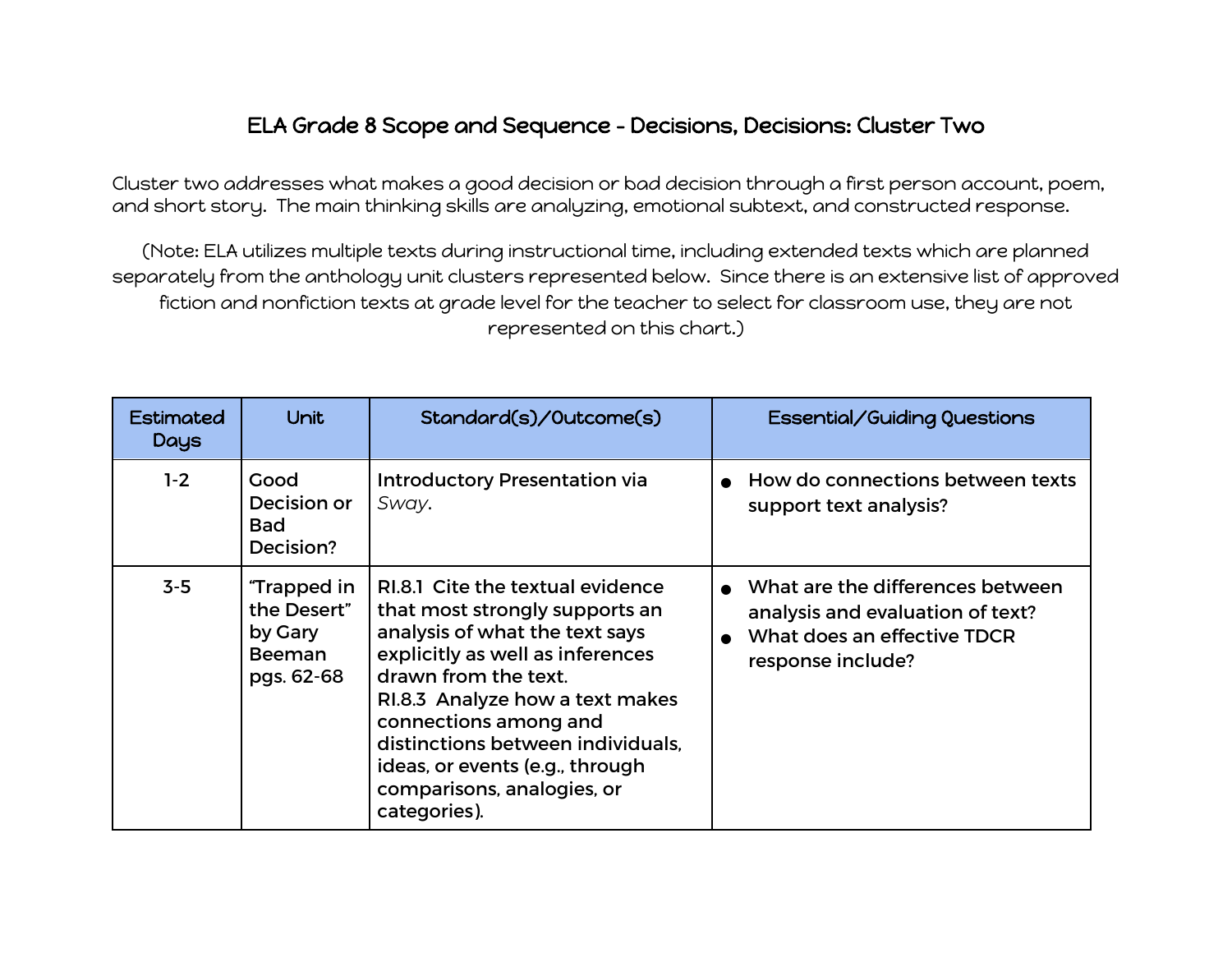| $2 - 3$<br>"lesson of<br>RL.8.1 Cite the textual evidence<br>the moth"<br>that most strongly supports an<br>analysis of what the text says<br>http://<br>www.donm<br>explicitly as well as inferences<br>arquis.org/<br>drawn from the text.<br>themoth.ht<br>RL.8.4 Determine the meaning of<br>words and phrases as they are<br>m<br>used in a text, including figurative<br>and connotative meanings;<br>analyze the impact of specific<br>word choices on meaning and<br>tone, including analogies or<br>allusions to other texts.<br>RL.8.3 Analyze how particular lines<br>of dialogue or incidents in a story<br>or drama propel the action, reveal<br>aspects of a character, or provoke a<br>decision.<br>W.8.1 Write arguments to support<br>claims with clear reasons and<br>relevant evidence<br>W.8.2 Write<br>informative/explanatory texts to<br>examine a topic and convey ideas,<br>concepts, and information through<br>the selection, organization, and<br>analysis of relevant content.<br><b>RL.8.5 Demonstrate</b><br>understanding of figurative<br>language, word relationships, and<br>nuances in word meanings | How does word choice reveal an<br>author's purpose? |
|------------------------------------------------------------------------------------------------------------------------------------------------------------------------------------------------------------------------------------------------------------------------------------------------------------------------------------------------------------------------------------------------------------------------------------------------------------------------------------------------------------------------------------------------------------------------------------------------------------------------------------------------------------------------------------------------------------------------------------------------------------------------------------------------------------------------------------------------------------------------------------------------------------------------------------------------------------------------------------------------------------------------------------------------------------------------------------------------------------------------------------------|-----------------------------------------------------|